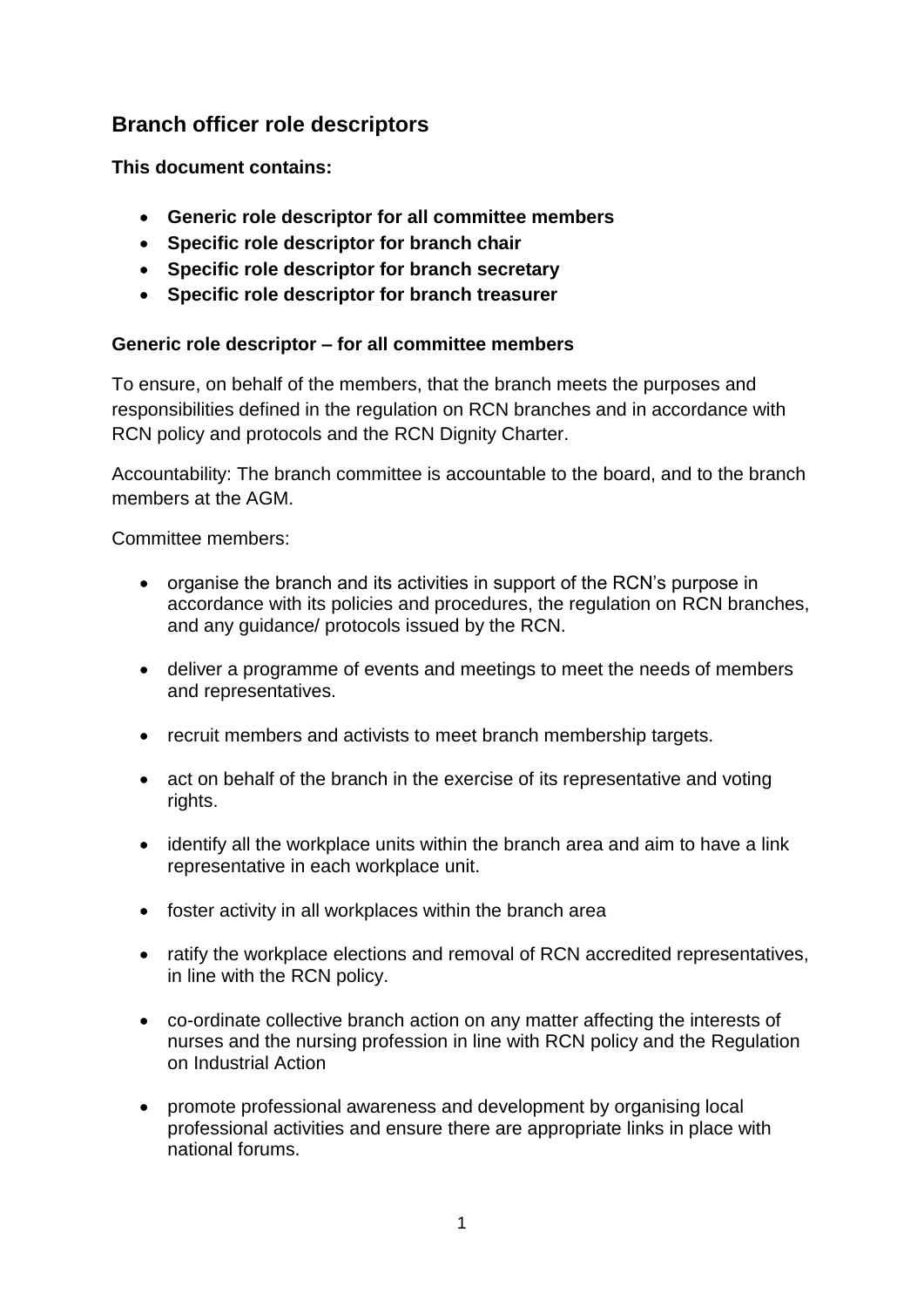- lobby on behalf of nurses and nursing within RCN policy.
- regularly communicate with branch members and link members in workplaces units.
- have concern for the well-being of members who are in adversity and/or illhealth and direct them to RCN services appropriately
- implement and monitor branch diversity and equality activities as part of the branch annual plan.
- comply with and promote the RCN Dignity Charter and other governance policies.
- work in partnership with RCN staff, ensuring there is good communication and that local issues are reported to the regional/country office.
- be accountable to the relevant board and submit an annual plan and review of its activities to the relevant Board for approval.
- link with both network and workplace leads as appropriate.

Note, the Chair, secretary and treasurer of the branch also hold an executive officer role within the committee and can

- sign nominations on behalf of the branch for candidates in RCN Council, Presidential or other elections where required (noting that the branch is able to sign more than one nomination for election)
- authorise Congress agenda item proposals
- sign other documentation on behalf of the branch

#### **Specific Role – RCN branch chair**

#### **Summary of role**

- To provide leadership to the branch and to members of the branch committee, to ensure that the branch functions effectively and helps towards delivering the *RCN Strategic plan*
- To ensure that the branch complies with the Regulation on branches and other polices and processes relating to branches
- To co-ordinate the effective teamwork of the branch committee.
- To chair branch and branch committee meetings, ensuring that they comply with relevant policies and procedures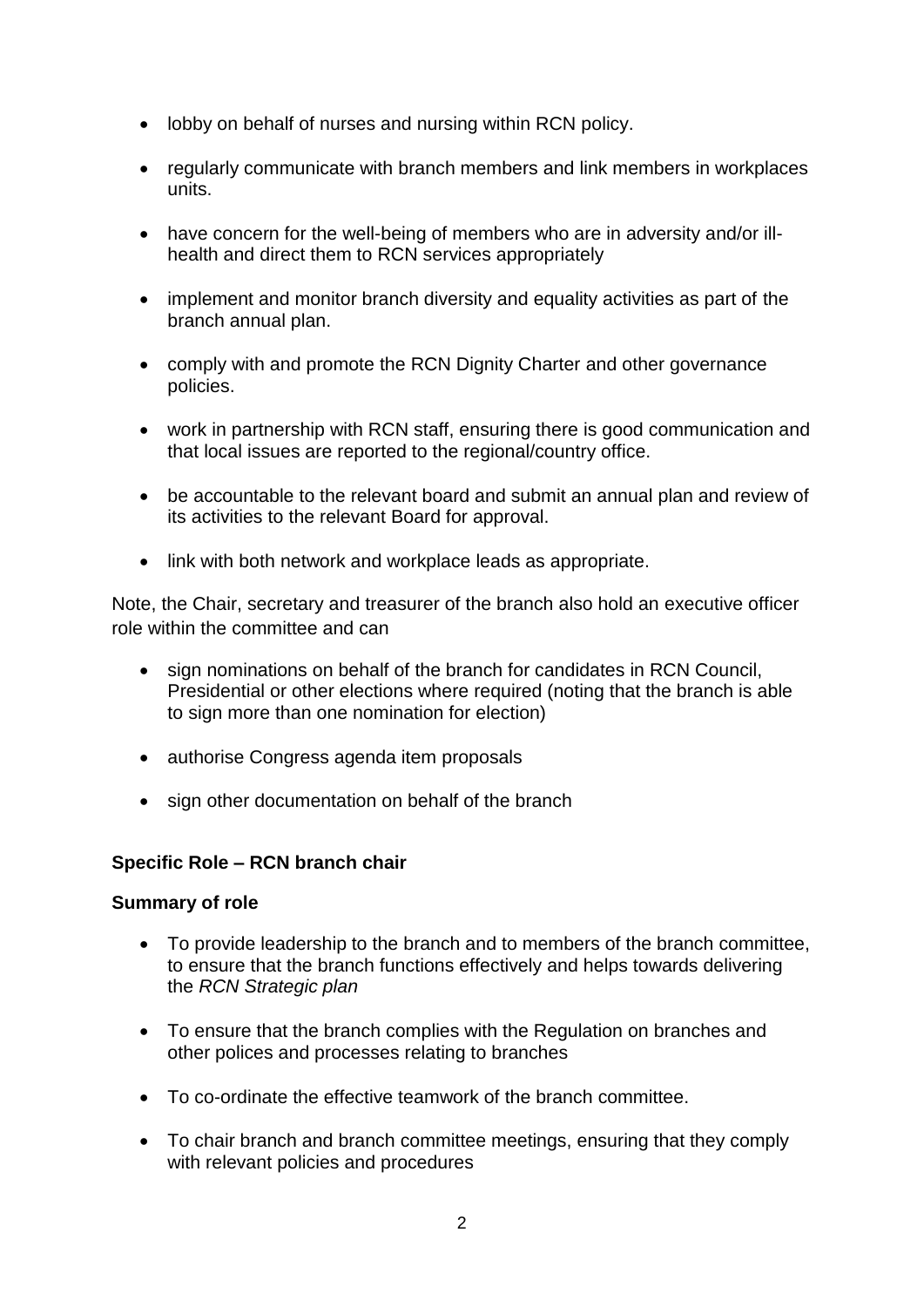- To ensure that there is positive and proactive communication between the branch and the RCN regional/country board.
- To lead on the resolution of any internal membership disputes within the branch.

### **Specific Role – RCN branch secretary**

## **Summary of role**

- To be responsible for the effective administration of the branch and the committee.
- To act as the main point of communication in all matters both internal and external to the branch.
- To make all practical arrangements for branch and branch committee meetings.
- To draft meeting agendas (in conjunction with the chair), to distribute meeting agendas and papers, and ensure accurate notes are taken and appropriately distributed.
- To organise the branch annual general meeting (AGM); ensuring that the meeting arrangements complies with relevant policies and procedures and that all paperwork is completed both prior to and subsequent to the meeting.
- To ensure proper organisation of all workplace, branch and congress election processes in accordance with RCN election procedures.
- To ensure that RCN election procedures are followed when the branch agrees to support a candidate in an RCN election.
- To maintain regular contact with RCN staff at the country/regional office and to keep them informed of branch activity and issues.
- To be the point of contact with workplace link representatives in order to support them in their role.

## **Specific Role – RCN branch treasurer**

#### **Summary of role**

To lead the planning and budgeting process for the Branch and is the link person with the board to ensure that the branch activities are reflected in the annual country/regional plan and budget

To liaise with the identified RCN country and regional staff in matter relating to branch budgets and historic branch funds and ensure that the financial information relating to the activities of the branch are clearly presented and understood by the branch committee and members.